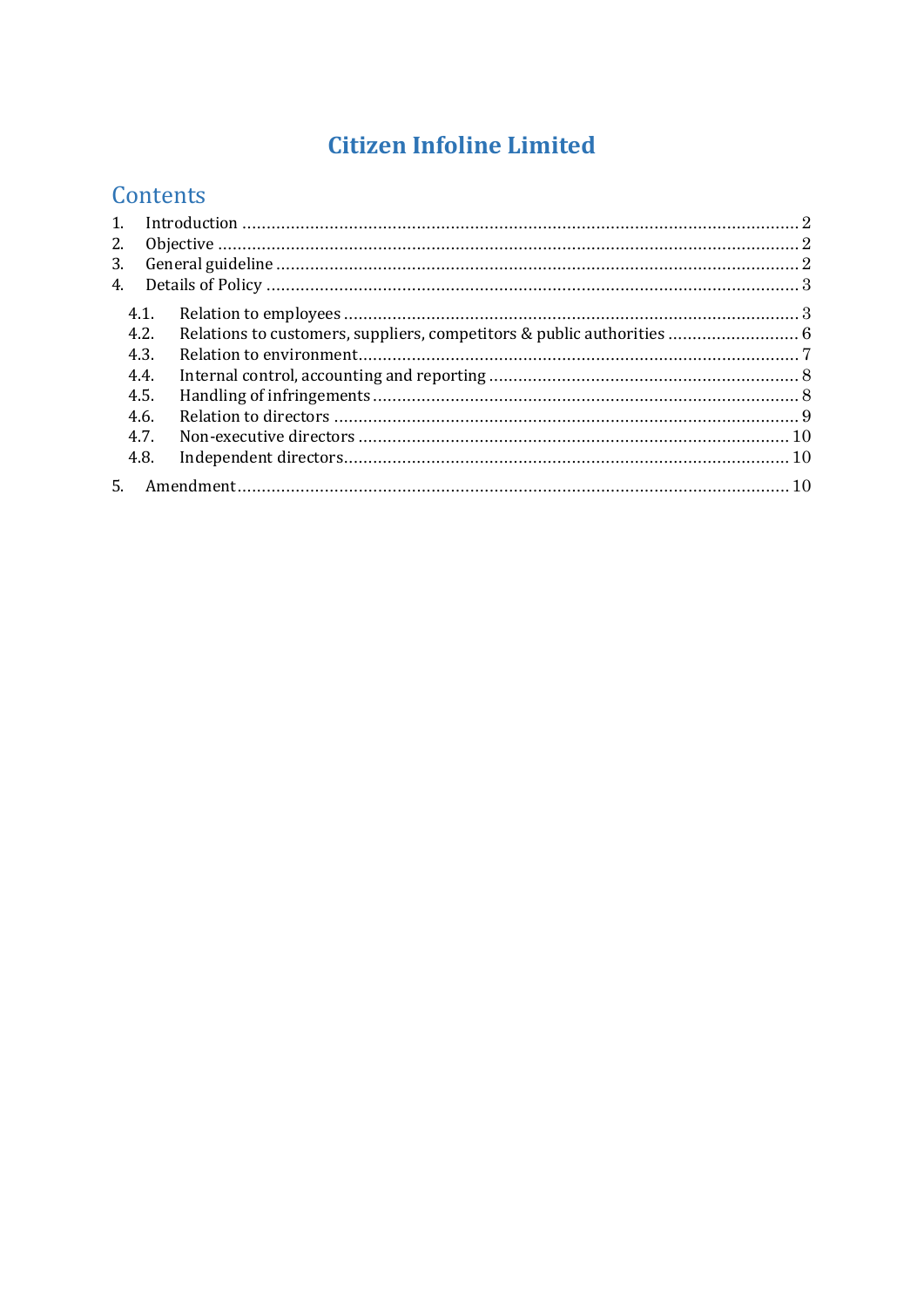## **Code of Conduct for Board of Directors and Senior Management Personnel**

# <span id="page-1-0"></span>1. Introduction

This Code of Conduct ("the Code") shall be called 'Code of Conduct' for Board of Directors and Senior Management personnel and all employees of 'Citizen Infoline Limited' and hereinafter referred to as "the Company".

The Code has been framed in compliance with the regulation  $17(5)$  &  $46(2)(d)$  of SEBI (Listing Obligations & Disclosure Requirements) Regulation, 2015 ("Listing Regulations") which stipulates that the Board of Directors of every listed company shall lay down a code of conduct for all Board members and Senior Management personnel of the Company.

The term "Senior Management" shall mean personnel of the Company who are members of it's core management team excluding the Board of Directors. Normally, this would comprise of all members of management one level below the executive directors, including all functional heads. The conduct of directors should be in accordance with the articles of association of the company but in no case should contravene the duties specified by the law.

Directors, being trustees of shareholders, have fiduciary relationship with them. As such, the directors have fiduciary duties towards the company. The Companies Act, 2013 has codified these fiduciary duties which though were not explicitly stated under the previous law, were implied in view of the fact that directors are in a fiduciary relationship with the company and its members the duties of a director as specified under section 166 of the Companies Act, 2013s

## <span id="page-1-1"></span>2. Objective

A Code of Conduct has the purpose of being the central guide and reference for employees in day to day decision making and functioning. The Code is meant to reflect the organization's purpose, mission, values and principles, and linking these to the standards of professional conduct. The conduct of individuals, therefore, should clearly reflect what the organization 'stands for' and how the organization wishes to see itself projected to the outside world. A Code is an open and public disclosure of how the organisation operates.

A Code will fulfil other functions. It will become a tool that encourages discussion around ethical dilemmas, prejudices and grey areas that can arise during every day working; it will provide the opportunity to create a positive public identity for the organization that can raise levels of public confidence and trust. Corporate ethics are about more than avoiding contravention of any law; they are about how we behave towards each other and the outside world.

# <span id="page-1-2"></span>3. General guideline

Everybody associated with Citizen Infoline Limited (CIL) is responsible for following the rules and guidelines that build on CILs' basic values and that form attitudes we can be proud of. At CIL, everyone has to be involved in this and help to create a sound corporate culture based on satisfaction and security.

CILs' guidelines for corporate ethics apply to members of the board of directors, managers and other employees of CIL as well as others acting on behalf of Citizen Infoline Limited. It is the line managers' responsibility to make sure everybody is aware of, and complies with, these guidelines. As a CILs' employee, it is his/her duty to read and follow the guidelines. Those who infringe CILs'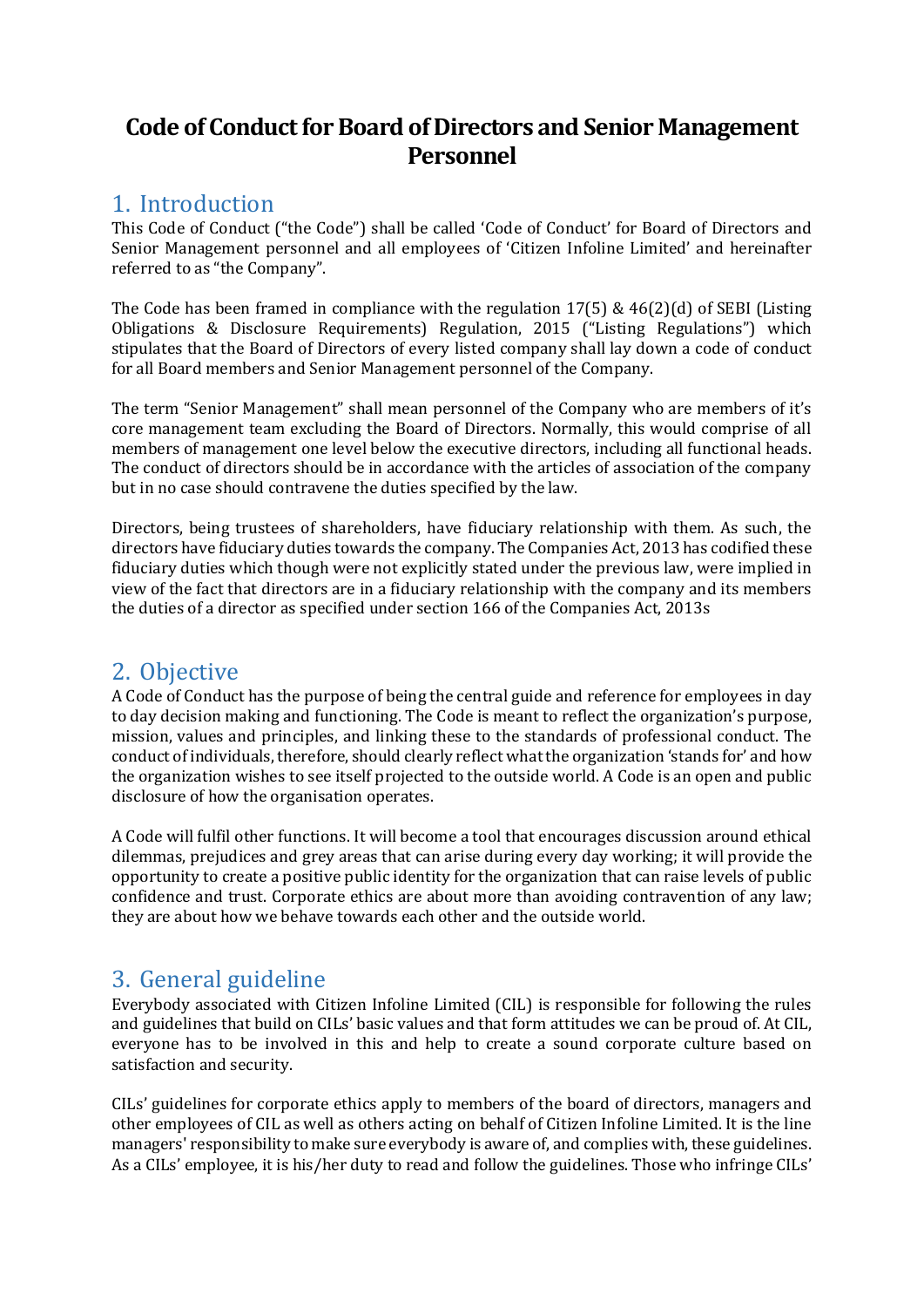rules and guidelines must be prepared to face the consequences that are in line with the infringement's type and scope.

It is CILs' policy to comply with all applicable laws and governmental rules and regulations. In the event that there are differences between such laws, rules and regulations and the standards set out in the Code of Conduct, the highest standards consistent with applicable local laws shall be applied. It is the personal responsibility of each to adhere to these applicable standards, including those relating to accounting and auditing matters.

### <span id="page-2-1"></span><span id="page-2-0"></span>4. Details of Policy

#### 4.1.Relation to employees

• Human rights

Citizen Infoline Limited respects the personal dignity, privacy and rights of each individual employee interact with during the course of work and shall not in any way cause or contribute to the violation or circumvention of human rights.

• Working environment

Citizen Infoline Limited shall be a professional workplace with an inclusive working environment. The employee shall act with integrity and treat with respect his/her colleagues and others that he/she meet through his/her work.

Citizen Infoline Limited is opposed to discriminatory practices and shall do its utmost to promote equality in all employment practices. No direct or indirect negative discrimination shall take place or be allowed based on race, colour, caste, gender, sexual orientation, age, disability, language, religion, legitimate political or other -opinions, national or social origin, property, birth or other status. Citizen Infoline Limited. does not tolerate degrading treatment towards any employee, such as mental or sexual harassment or discriminatory gestures, language or physical contact that is sexual, coercive, threatening, abusive or exploitative.

• Occupational Health, Safety and Employee Security

Citizen Infoline Limited shall be a pioneer in the field of health, safety and employee security to promote good health and safe working environment in compliance with recognized standards. Employees share the responsibility for achieving this goal. Citizen Infoline Limited. shall do its utmost to control hazards and take necessary precautions to prevent accidents and occupational diseases.

• Forced Labour

Any employment relationship with Citizen Infoline Limited shall be freely chosen and free from threats. CIL opposes the use of forced or compulsory labour, including but not limited to exchange of labour for payment of debt. Any employee shall be free to leave his/her employment as per the terms stated in his/her letter of appointment. No one shall be required to deposit money, or similar in order to get or keep their employment with Citizen Infoline Limited.

• Child labour

Citizen Infoline Limited shall not employ or contract child labour as per the prevailing law.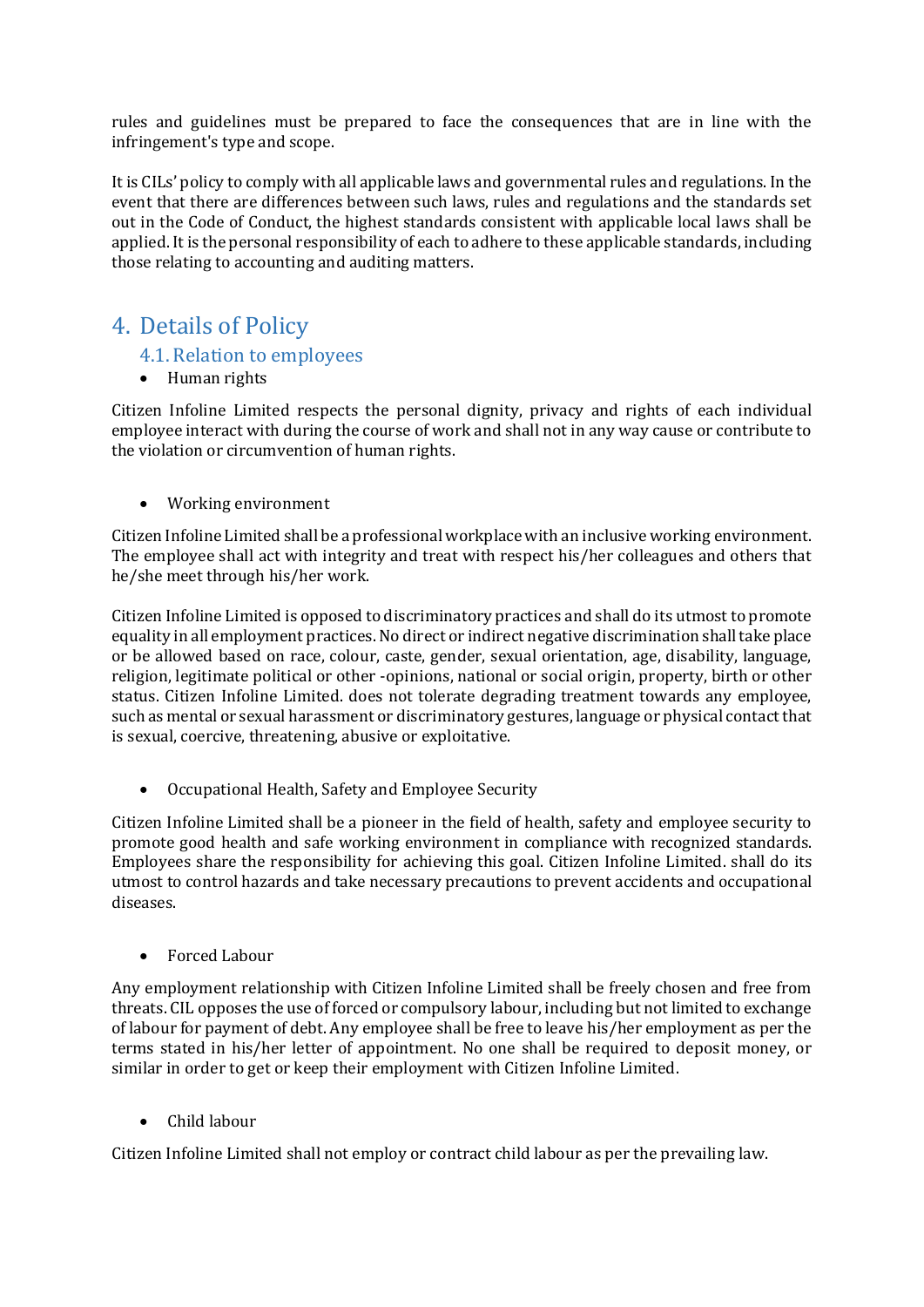If the employee becomes aware of any employment situation in breach with the standards set out above, he/she shall at once notify his/her immediate superior or any other appropriate executive. The employment situation shall straight away be remedied in the best interests of the child.

• Loyalty, impartiality, Honesty & Integrity, conflict of interests and related party transactions

Citizen Infoline Limited respects the individual employee's right to a private life and private interests, but demands openness and loyalty to the company and the company's interests. Employee shall not take actions or have interests that make it difficult to perform his/her work objectively and effectively. Service to Citizen Infoline Limited should never be subordinated to personal gain and advantages. Conflicts of interest should, wherever possible, be avoided. Employee shall never take part in or attempt to influence a decision or settlement if there is a conflict of interest or other circumstances exist, which could give grounds to question one's impartiality.

All employee of Citizen Infoline Limited. including officers and directors, in discharging their responsibilities should not intent to deceive or to gain undue advantage from or to injure the interest or reputation of Citizen Infoline Limited. or it's shareholders or it's creditors or any other person, whether or not there is any wrongful gain or wrongful loss on the part of the employee. Even intentional concealment of fact or misrepresentation should not be done.

Conflicts of interest could involve, but are not limited to, customers, suppliers, contractors, present or prospective employees, competitors or outside business activities. Anything that would present a conflict for him/her would likely also present a conflict if it is related to a member of his/her family.

Should a conflict of interest arise employee shall on his/her own initiative evaluate and notify his/her immediate superior or the Citizen Infoline Limited Compliance Manager of his/her partiality or the conflict of interest.

• Confidentiality

Employee agrees at all times during the term of his/her employment and thereafter, to hold in strictest confidence, and not to use, except for the benefit of the Company, or to disclose to any person, firm or corporation without written authorization of the Management, any Confidential Information of the Company.

"Confidential Information" means any proprietary information of the Company, technical data, trade secrets or know-how, including, but not limited to, research, product plans, products, services, customer lists and customers (including, but not limited to, customers of the Company on whom the employee called or with whom he/she became acquainted during the term of his/her employment), markets, software, developments, inventions, processes, formulae, technology, designs, drawings, engineering, hardware configuration information, marketing, finances or other business information disclosed to him/her by the Company either directly or indirectly in writing, orally or by drawings or observation of parts or equipment.

Employees further agree and recognize that the Company has received, and in the future will receive from third parties their confidential or proprietary information subject to a duty on the Company's part to maintain the confidentiality of such information and to use it only for certain limited purposes. Employee agrees to hold all such confidential or proprietary information in the strictest confidence and not to disclose it to any person, firm or corporation or to use it, except as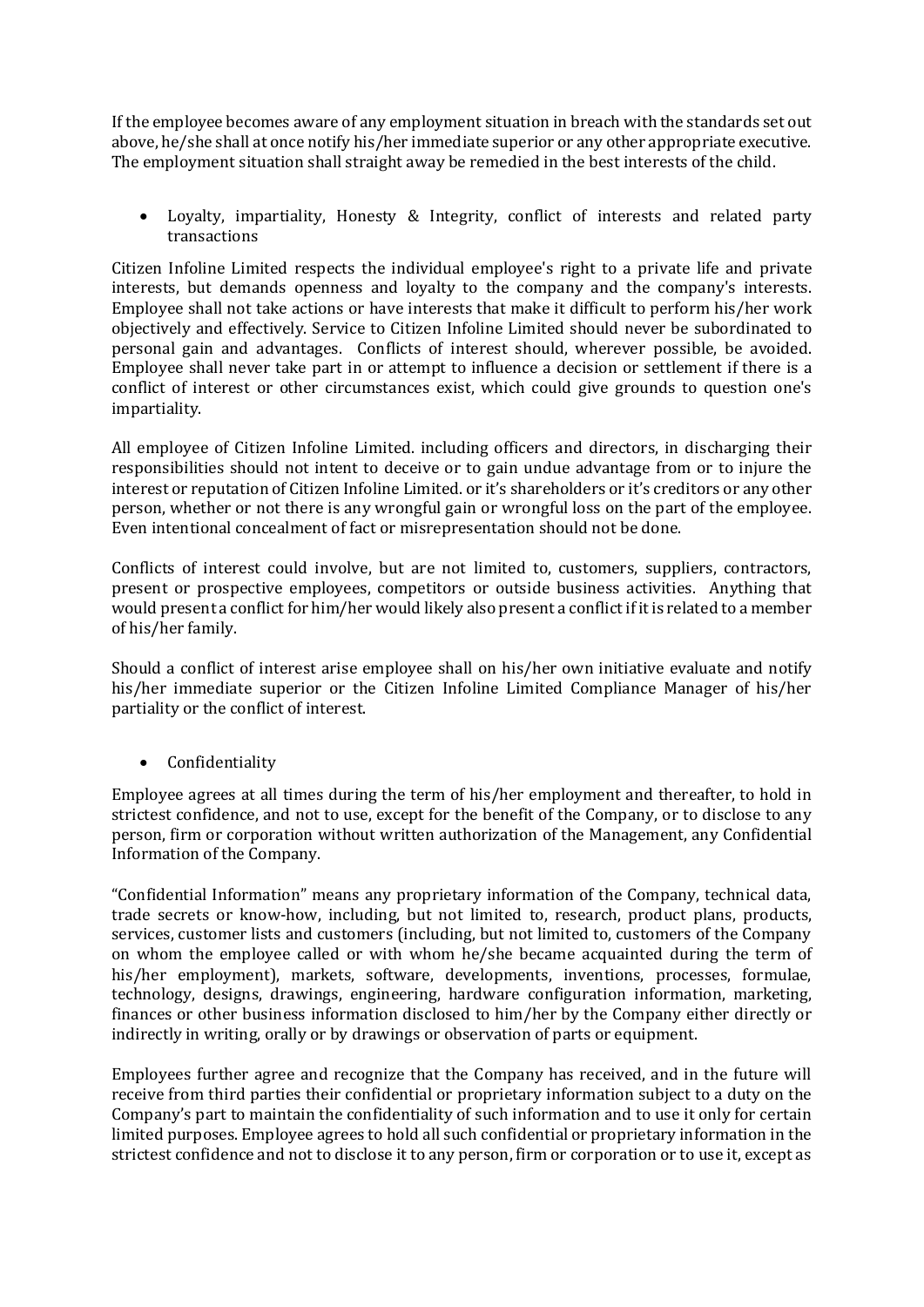necessary in carrying out work for the Company, this being consistent with the Company's agreement with such third party.

Employee agrees that all Confidential Information is the property of the Company and agrees to return to the Company all confidential information in his/her possession, in whatever form, to the Company whenever called upon to do so.

• Conflicting Employment

During the term of the employment with the Company, the employee shall not engage in any other employment, occupation, consulting or other business activity nor shall he/she engage in any other activities that conflict with his/her obligations to the Company.

The employee agrees that subject to any regulations issued by the Company from time to time which may apply to him/her, he/she will not receive or obtain directly or indirectly any discount, rebate, commission or other inducement in respect of any sale or purchase of any goods or services effected or other business transacted (whether or not by him/her ) by or on behalf of the Company or an associated company and if he/she (or any firm or company in which he/she is directly or indirectly engaged, concerned or interested) obtains any such discount, rebate, commission or inducement, he/she will immediately account to the Company for the amount so received or the amount received by such firm or company.

• Conflict of interest guideline

The Company will issue certain conflict of interest guidelines contained herein below. Employees agree to diligently adhere to these guidelines of the Company.

It is the policy of the Company to conduct its affairs in strict compliance with the letter and spirit of the law and to adhere to the highest principles of business ethics. Accordingly, all officers, employees and independent contractors must avoid activities, which are in conflict, or give the appearance of being in conflict, with these principles and with the interests of the Company. The following are potentially compromising situations, which must be avoided. Any exceptions must be reported to the Management and written approval for continuation in this regard must be obtained.

- a) Revealing Confidential Information to outsiders or misusing Confidential Information. Unauthorized divulging of information is a violation of this policy whether or not for personal gain and whether or not harm to the Company is intended.
- b) Accepting or offering substantial gifts, excessive entertainment, favours or payments, which may be deemed to constitute undue influence or otherwise be improper or embarrassing to the Company.
- c) Participating in civic or professional organizations that might involve divulging Confidential Information of the Company.
- d) Initiating or approving any form of personal or social harassment of employees.
- e) Investing or holding outside directorship in suppliers, customers, or competing companies, including financial speculations, where such investment or directorship might influence in any manner a decision or course of action of the Company.
- f) Improperly using or disclosing to the Company any proprietary information or trade secrets of any former or concurrent employer or other person or entity with whom obligations of confidentiality exist.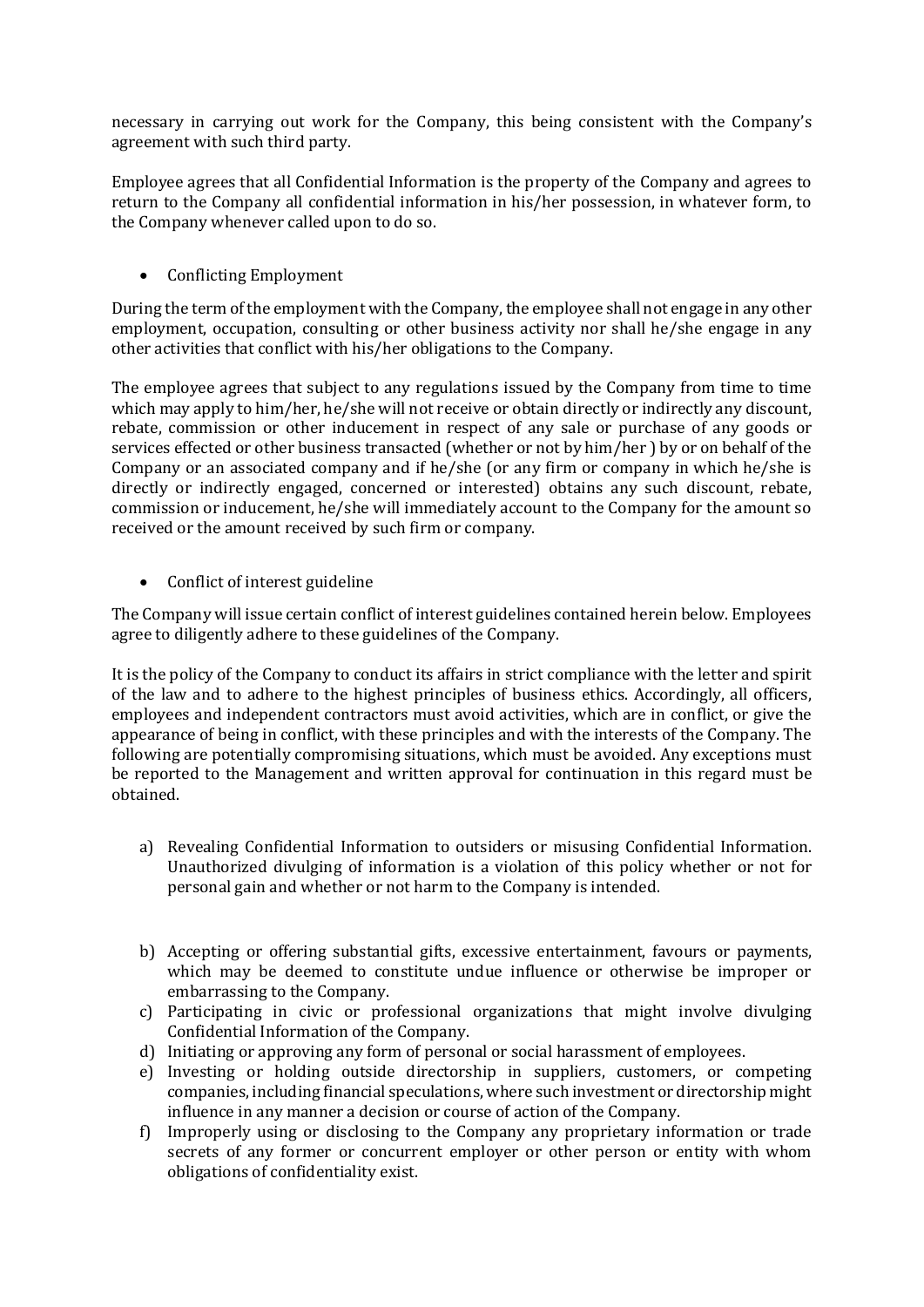- g) Unlawfully discussing prices, costs, customers, sales or markets with competing companies or their employees.
- h) Making any unlawful agreement with distributors with respect to prices.
- i) Improperly using or authorizing the use of any inventions, which are the subject of patent claims of any other person or entity.
- j) Engaging in any conduct, which is not in the best interests of the Company.

Employees agree to take every necessary action to ensure compliance with these guidelines and to bring problem areas to the attention of higher management for review. Violations of this conflict of interest policy may result in discharge without warning and would be deemed to be termination for Cause.

• Political activity

Citizen Infoline Limited does not give support to political parties, either in the form of direct financial support or through indirect political contributions. No employee shall, in the course of his/her employment, provide by way of either monetary contributions or gifts of any kind, any support whatsoever to a political party.

#### <span id="page-5-0"></span>4.2.Relations to customers, suppliers, competitors & public authorities

• General

Customers shall be met with insight, respect and understanding. Employees shall always try to fulfil the needs of the customer in the best possible manner, within the guidelines for corporate ethics that apply to the business. Customer's personal information shall be protected in accordance with the relevant laws on protection of personal data.

Suppliers shall be treated impartially and justly. Suppliers in competition for contracts with Citizen Infoline Limited shall at all times be able to trust Citizen Infoline Limited's selection processes. When selecting suppliers, employees shall therefore follow the company's established guidelines and routines at all times.

Citizen Infoline Limited's competitiveness in the market is based on good products and services at the right price. Employees shall always meet the company's competitors in an honest and professional manner.

Public authorities shall be met in an appropriate and open manner. Public information about the company shall only be supplied by Citizen Infoline Limited's management or by the person responsible for public communications, unless otherwise agreed.

• Competition

Citizen Infoline Limited wants fair and open competition in all markets, both nationally and internationally. Under no circumstances shall employee cause or be part of any breach of general or special competition regulations, such as illegal cooperation on pricing, illegal market sharing or any other behaviour that is in breach of relevant competition laws.

• Corruption and bribery

Citizen Infoline Limited is firmly opposed to all forms of corruption. Employees shall never offer or accept illegal or inappropriate gifts (monetary or otherwise) or other remuneration in order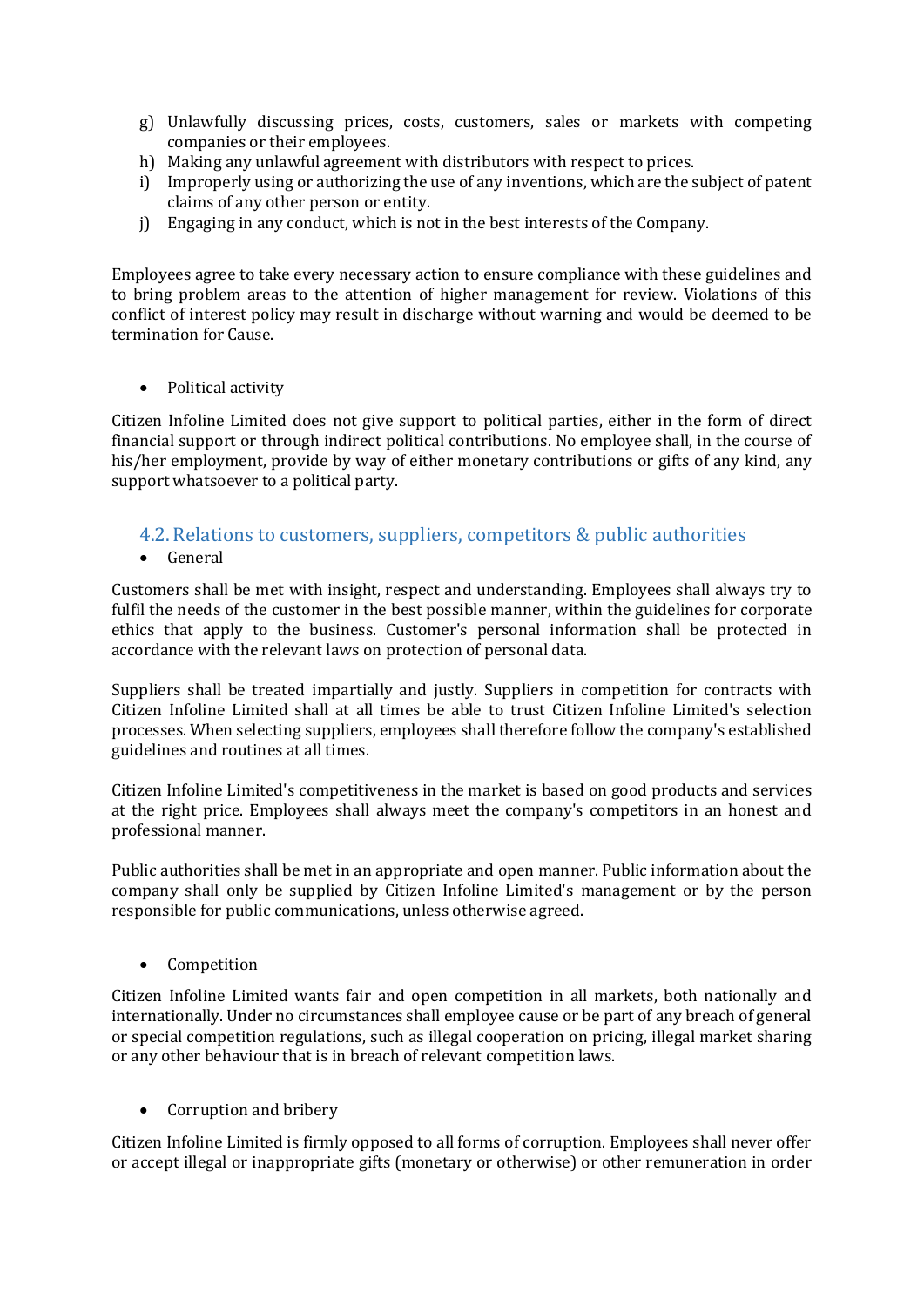to achieve business or personal advantages. Nor shall he/she use agreements with middlemen to channel payment to anyone in such a way that may be interpreted as corruption.

Gifts and business courtesies

Employees shall always exercise caution in relation to offering or accepting gifts and business courtesies. He/she shall not accept gifts or other remuneration if there is reason to believe that its purpose is to influence business decisions. If in doubt, always consult his/her immediate superior or the Citizen Infoline Limited Compliance Manager.

• Money laundering

Citizen Infoline Limited is firmly opposed to all forms of money laundering and shall take steps to prevent its financial transactions from being used by others to launder money.

### <span id="page-6-0"></span>4.3.Relation to environment

Citizen Infoline Limited shall be at the forefront in protecting the environment and undertake initiatives to promote greater environmental responsibility.

• Real estate and movables

Citizen Infoline Limited's property and assets, e.g. buildings and equipment, shall be managed and safeguarded in an appropriate manner. Employee shall observe the company's security requirements concerning access to and use of the company's facilities, IT resources and access to electronic resources and documents. The company's equipment and property may be used for personal purposes only if expressly agreed in connection with the employment or as a result of Citizen Infoline Limited's rules and guidelines. Any incidence of burglary / theft or otherwise which resulted to loss or damage to any property or assets of the company shall be reported immediately to the Senior Management personnel including Administration and Internal Audit & Insurance Departments for appropriate legal and other steps.

• Inventions and Intellectual property

Intellectual property such as know-how, methodology, concepts and ideas are important to Citizen Infoline Limited's success in the market. If the employees are involved with the company's intellectual property he/she shall protect and administer it in the interest of the company. He/she shall also respect the intellectual property rights of others and seek to avoid contravention of such rights. Unless otherwise specified by law or orders from public authorities, he/she shall not make corporate intellectual property, corporate secrets or other important information available to third or unauthorised persons before seeking permission from Citizen Infoline Limited's Compliance Manager and without obtaining a signed confidentiality agreement.

- Information handling and data protection<br>Finformation communication and contact v
- Information, communication and contact with the media

All information from Citizen Infoline Limited shall be reliable and correct, and maintain high professional and ethical standards. All of those who, through their work, deal with information about the company are responsible for meeting these standards and authorised by the company can only do this.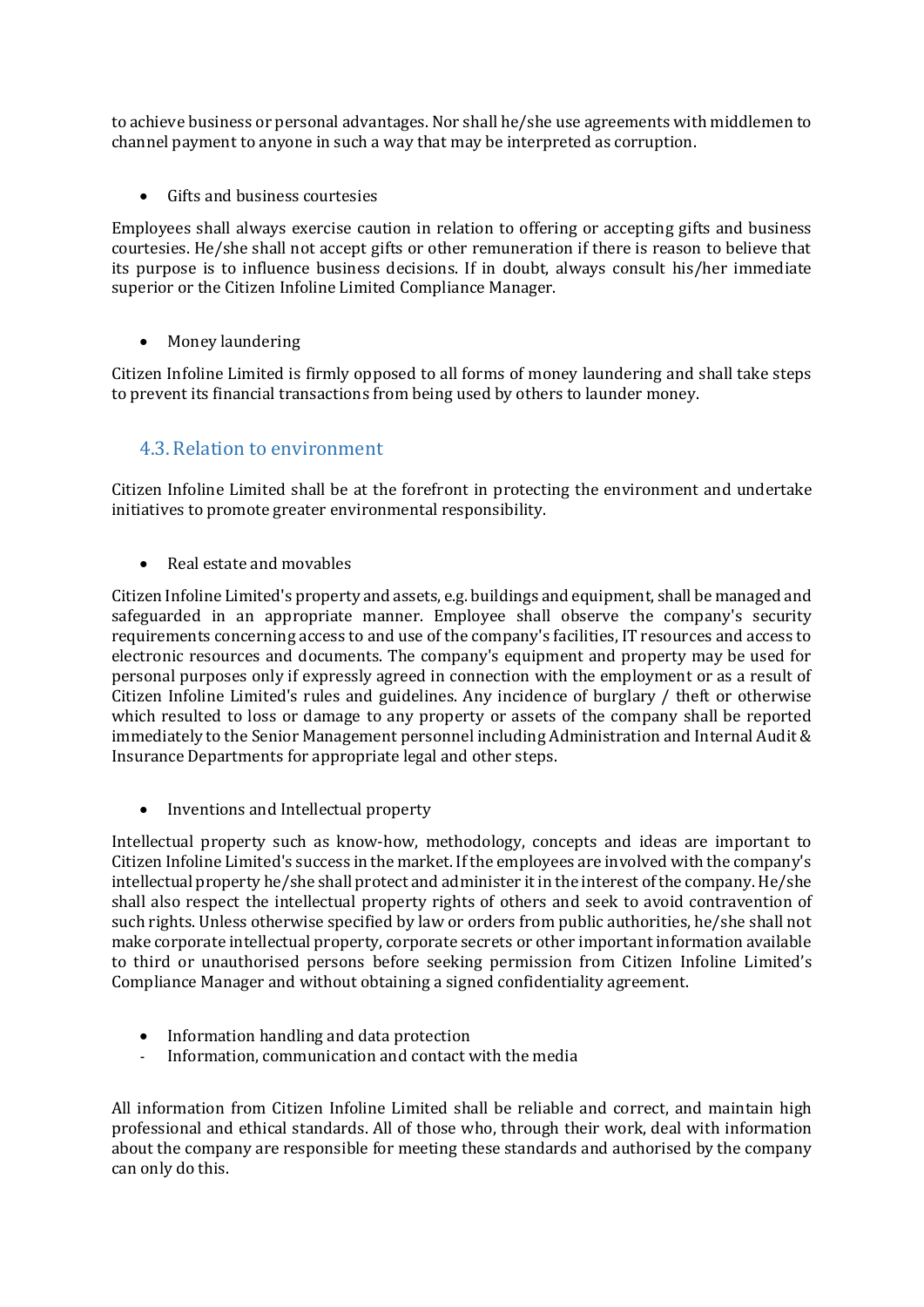Protection of personal data

Citizen Infoline Limited's processing of personal data shall be subject to the care and awareness which is required according to applicable law and regulations and relevant for information that might be sensitive, regardless whether the data refer to customers, employees or others. Subject to compliance with the general principle stated above, processing of personal data should be limited to what is needed for operational purposes, efficient customer care, relevant commercial activities and proper administration of human resources.

#### <span id="page-7-0"></span>4.4.Internal control, accounting and reporting

• Expertise and authority

All decisions shall be made at the appropriate level in accordance with the applicable regulations concerning authority. The employee may only obligate the company vis-à-vis others if he/she holds such special authority, and must at all times keep within the limits of his/her authority.

• Internal control

Citizen Infoline Limited shall have good internal controls that ensure that the company's goals and strategies are fulfilled and complied with. Internal controls shall ensure that the business processes are at all times efficient and carry an acceptable level of risk, that physical and intangible assets are safeguarded and utilised, that financial information is correct and timely, and that laws, regulations and guidelines are followed. Any identified control lapse or weakness shall be brought to the knowledge of Senior Management personnel for timely rectification. Internal controls are the primary responsibility of management, but the adherence of implemented internal control is the responsibility of individual employees in discharging their responsibility.

• Accounting

Citizen Infoline Limited's accounting shall ensure that all transactions are correctly registered in accordance with applicable law and good accounting practice. Employees shall follow the company's regulations concerning the registration of transactions and proper documentation and they share the responsibility for ensuring that business transactions are fully and correctly reported and documented, and in accordance with applicable accounting practices and standards. The annual accounts and interim accounts shall be in accordance with the law and good accounting practice.

• Reporting and disclosure

Citizen Infoline Limited's reporting shall in all material respects comply with applicable laws and regulations and be full, fair, accurate, timely and understandable.

#### 4.5.Handling of infringements

<span id="page-7-1"></span>As soon as an employee becomes aware of an infringement of Citizen Infoline Limited's rules and guidelines, he/she should raise this issue with his/her immediate superior. If this is not possible he/she should report the infringement directly to the "Competent Authority" as defined in the "Vigil Mechanism / Whistle Blower Policy" of Citizen Infoline Limited..

Failure to do so is itself a breach of this Code.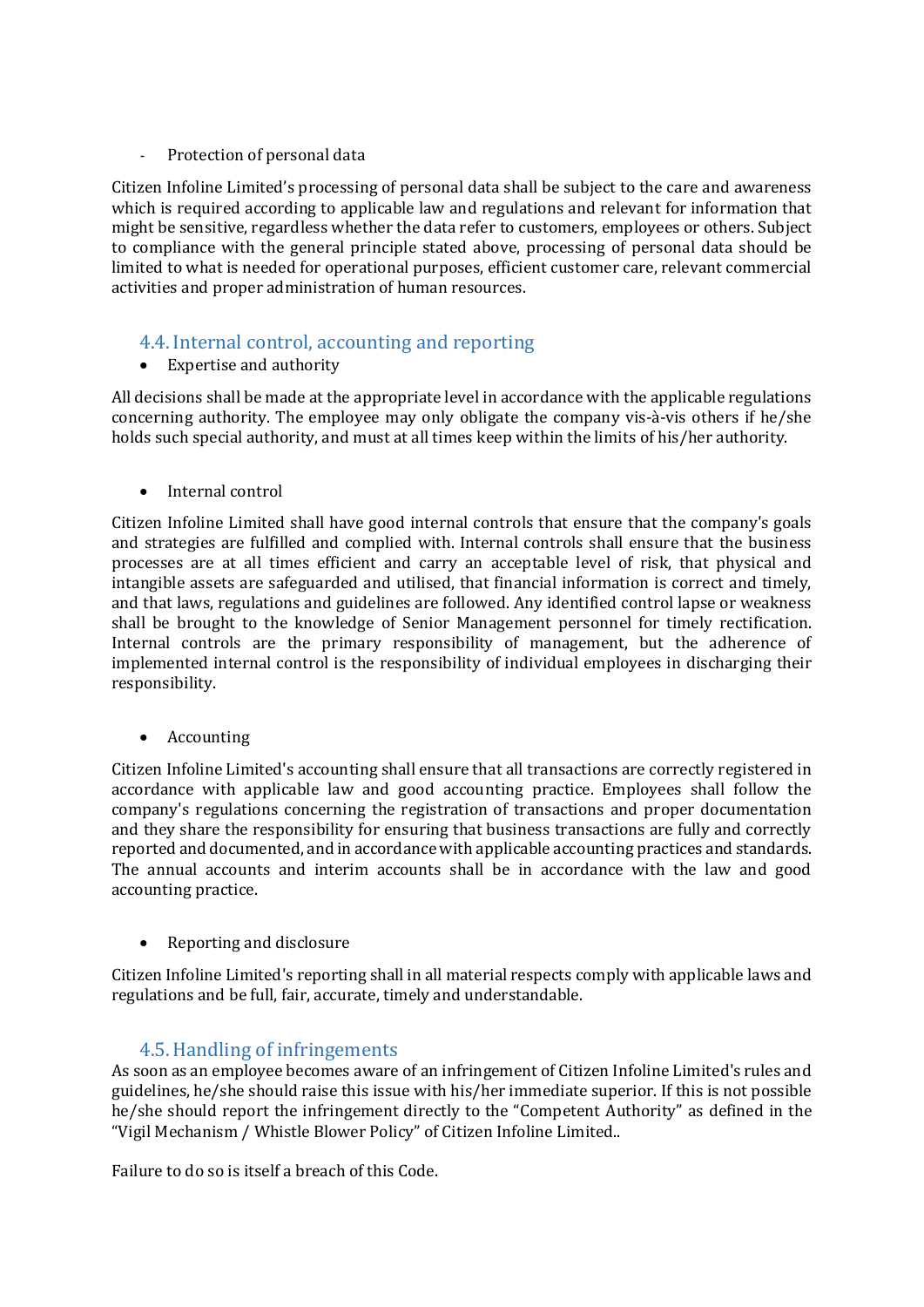F. Reporting to Citizen Infoline Limited. Company Secretary and Compliance Officer Smt Reena Shah Email: [acc@infoline.com](mailto:acc@infoline.com)  Reporting to the Board of Directors: The Board of Directors: Email – [opjain@infoline.com](mailto:opjain@infoline.com)

Citizen Infoline Limited does not allow reprisals of any kind against those who, in good faith, report an infringement or suspicion of an infringement of the rules or guidelines.

Any questions relating to how this Code should be interpreted or applied should be addressed to the Citizen Infoline Limited Compliance Manager.

The Board of Directors shall take all action it considers appropriate to investigate any violations reported to it. If a violation has occurred, Citizen Infoline Limited will take such disciplinary or preventive action, as it deems appropriate, after consultation with the Board of Directors.

Any changes to or waivers of this Code for executive officers or directors or other employees of Citizen Infoline Limited may only be made by the Board of Directors and must be promptly disclosed.

The Company will monitor this 'Code of Conduct' periodically to ensure strict compliance and any idea or suggestion for improvements or needed amendment to this 'Code of Conduct' can only be considered and incorporated with the prior approval from the Board of Directors of Citizen Infoline Limited.

#### 4.6.Relation to directors

<span id="page-8-0"></span>Without limiting the generality of the duties stated in the Companies Act, 2013, the Listing Regulations, SEBI (Prohibition of Insider Trading) Regulations, 2015 and the Code of Conduct for Prevention of Insider Trading framed thereunder and other applicable laws, the duties of a director are as under:

In terms of Section 166 of the Companies Act, 2013, a director shall:

- act in accordance with the articles of the Company;<br>• act in good faith in order to promote the objects of
- act in good faith in order to promote the objects of the Company for the benefit of its members as a whole, and in the best interests of the Company, its employees, the shareholders, the community and for the protection of environment;
- exercise his duties with due and reasonable care, skill and diligence and shall exercise independent judgment;
- not involve in a situation in which he may have a direct or indirect interest that conflicts, or possibly may conflict, with the interest of the Company;
- not achieve or attempt to achieve any undue gain or advantage either to himself or to his relatives, partners, or associates and if such director is found guilty of making any undue gain, he shall be liable to pay an amount equal to that gain to the Company;
- Shall not assign his office and any assignment so made shall be void.